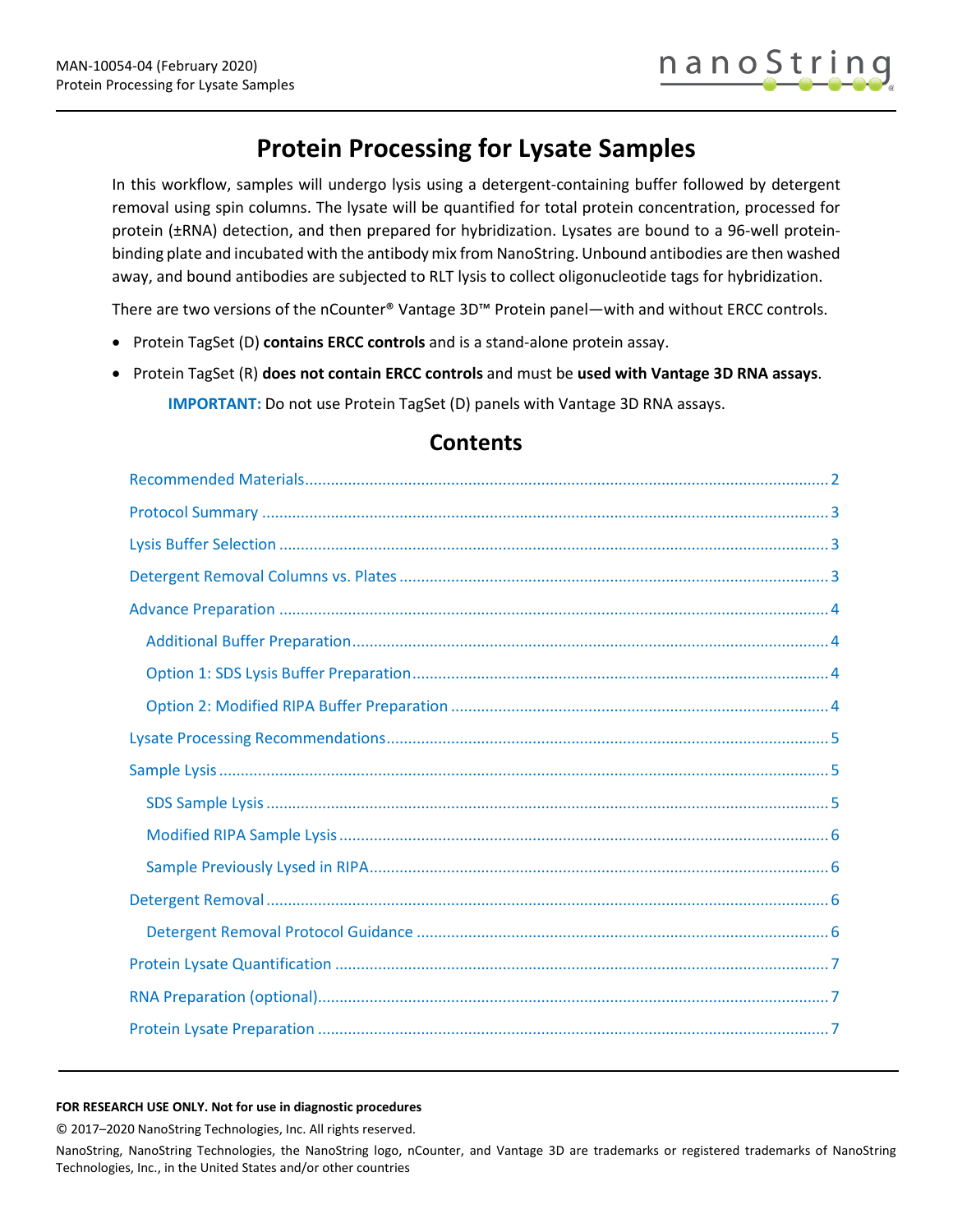# <span id="page-1-0"></span>**Recommended Materials**

Table 1 lists items that are provided by NanoString. Table 2 lists required materials and reagents for Lysate protein processing.

#### **Table 1.** Reagents provided by NanoString

| Reagents                                                                                                                                                                                                                                       |                                  | <b>Description</b>                          | <b>Storage</b>    |
|------------------------------------------------------------------------------------------------------------------------------------------------------------------------------------------------------------------------------------------------|----------------------------------|---------------------------------------------|-------------------|
| See our <b>Protein Panels page</b> for a list of all<br>(D) and (R) Vantage 3D Protein Panels<br>NOTE: (D) contains ERCC controls for<br>stand-alone use, (R) does not.<br>Do not use Protein TagSet (D) panels with<br>Vantage 3D RNA assays. | Protein TagSet<br>$(D)$ or $(R)$ | Panel                                       | At or below -80°C |
|                                                                                                                                                                                                                                                | Antibody Mix                     | Oligonucleotide tags<br>bound to antibodies | At or below -80°C |
|                                                                                                                                                                                                                                                | <b>Buffer WS</b>                 | Antibody diluent and<br>blocking buffer     | $4^{\circ}$ C     |

#### **Table 2.** Required materials and reagents

| <b>Item</b>                                       | Manufacturer                   | <b>Part Numbers</b> |
|---------------------------------------------------|--------------------------------|---------------------|
| Pipettes for 10-1,000 µL                          | Various                        | Various             |
| Filter tips (RNase/DNase free)                    | Various                        | Various             |
| Orbital shaker                                    | Various                        | Various             |
| Vortexer                                          | Various                        | Various             |
| Thermal cycler                                    | Various                        | Various             |
| MaxiSorp™ 96-well U-Bottom plates (60 count)      | <b>VWR</b>                     | 62409-046           |
| Buffer RLT (220 ml)                               | <b>QIAGEN</b>                  | 79216               |
| 20X TBS (500 mL)                                  | <b>ThermoFisher Scientific</b> | 28358               |
| 1X phosphate buffered saline (PBS; pH 7.2 to 7.4) | Various                        | Various             |
| RNase/DNase Free H <sub>2</sub> 0                 | Various                        | Various             |
| Pierce™ Detergent Removal Spin Column             | <b>ThermoFisher Scientific</b> | 87776 or 87777*     |
| Pierce™ 660 nm Protein Assay Kit                  | ThermoFisher Scientific        | 22662               |
| Ionic Detergent Compatibility Reagent (IDCR)**    | <b>ThermoFisher Scientific</b> | 22663               |
| 10% SDS Solution, (4 x 100 mL)                    | <b>ThermoFisher Scientific</b> | 15553027            |
| 1.0 M Tris buffer, pH 6.8 (1 L)                   | <b>VWR</b>                     | AAJ63831-K2         |
| Anhydrous NaCl                                    | Sigma-Aldrich                  | S5886               |
| No Weigh DTT                                      | <b>ThermoFisher Scientific</b> | A39255              |
| 1.0 M Sodium Azide (NaN <sub>3</sub> )            | Various                        | Various             |
| Tween <sup>®</sup> 20                             | Various                        | Various             |

*\*Se[e Detergent Removal Columns vs. Plates](#page-2-2) to determine the correct column size.* 

*\*\*IDCR ensures residual detergent does not interfere with protein quantification. It is optional for samples lysed in SDS and highly recommended for samples lysed in RIPA.*

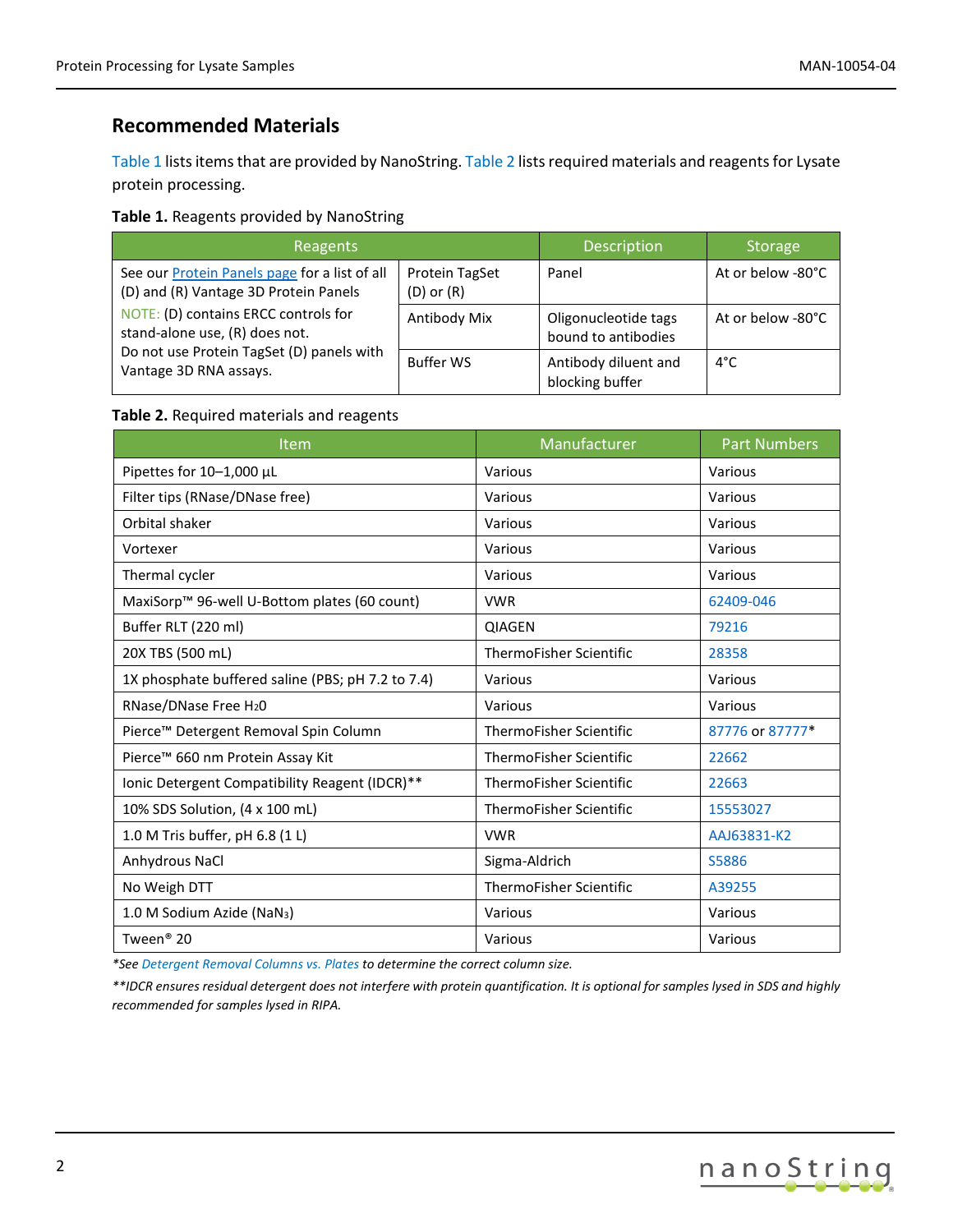# <span id="page-2-0"></span>**Protocol Summary**

**Table 3.** Estimated timeline for lysate sample protein preparation for 12 samples. Hands-on time may be less than the processing times listed

| <b>Step</b>                          | <b>Minimum Time Required</b>                                  |
|--------------------------------------|---------------------------------------------------------------|
| <b>Advance Preparation</b>           | 30 mins (does not include cell counting if being performed)   |
| Sample Lysis                         | 20 mins                                                       |
| <b>Detergent Removal</b>             | 30 mins                                                       |
| <b>Protein Lysate Quantification</b> | 20 mins                                                       |
| <b>RNA Preparation (optional)</b>    | 5 mins                                                        |
| <b>Protein Lysate Preparation</b>    | Protein Binding: 10 mins then 2 hours or overnight incubation |
|                                      | Antibody Staining: 3 hours with minimum incubation times      |

# <span id="page-2-1"></span>**Lysis Buffer Selection**

NanoString has validated two lysis buffers that are compatible with downstream lysate sample processing for protein (±RNA):

- SDS lysis buffer: 100 mM Tris, 2% SDS, 50mM DTT, 300 mM NaCl
- Modified RIPA lysis buffer: 25 mM Tris-HCl (pH 7.6), 150 mM NaCl, 1% NP-40, 1% Sodium Deoxycholate with the addition of 2% SDS, 50mM DTT

**IMPORTANT**: Once you select a buffer, use it consistently.

Lysis buffer selection is important to ensure consistency of protein counts. We recommend utilizing a consistent lysis buffer for your experiments. Different buffers may solubilize specific proteins with different efficiency or alter binding of proteins to the protein binding plates. When comparing SDS to RIPA + SDS/DTT across multiple cell lines and treatment conditions, protein and RNA expression profiles show a high correlation regardless of buffer used  $(R^2>0.98)$ . If samples have been stored in RIPA without SDS and DTT, we recommend the addition of SDS and DTT before processing samples for NanoString analysis.

## <span id="page-2-2"></span>**Detergent Removal Columns vs. Plates**

NanoString requires that detergent is removed from your sample prior to quantification and processing. While the detergent is necessary for efficient protein solubilization, the presence of detergent in subsequent steps can interfere with protein quantification and inhibit binding of your sample to the protein binding plate. We have validated both the Pierce Detergent Removal Spin Column (87776 or 87777) and the Pierce Detergent Removal Spin Plate (88304). Selection of the columns versus the plates depends on sample volume. The Pierce Detergent Removal Spin Columns are provided in packs of 25 and recommended for processing <24 samples at a time. The Pierce Detergent Removal Spin Plates are provided in packs of 2X96-well plates and are recommended for processing more than 24 samples at a time for a high-throughput workflow. Selection of the columns versus the plates has no impact on assay performance and the option is provided to enable flexibility in sample processing.

For additional questions about the protocol, visit our [Knowledge Base and FAQs.](https://www.nanostring.com/support/product-support/knowledge-basefaqs)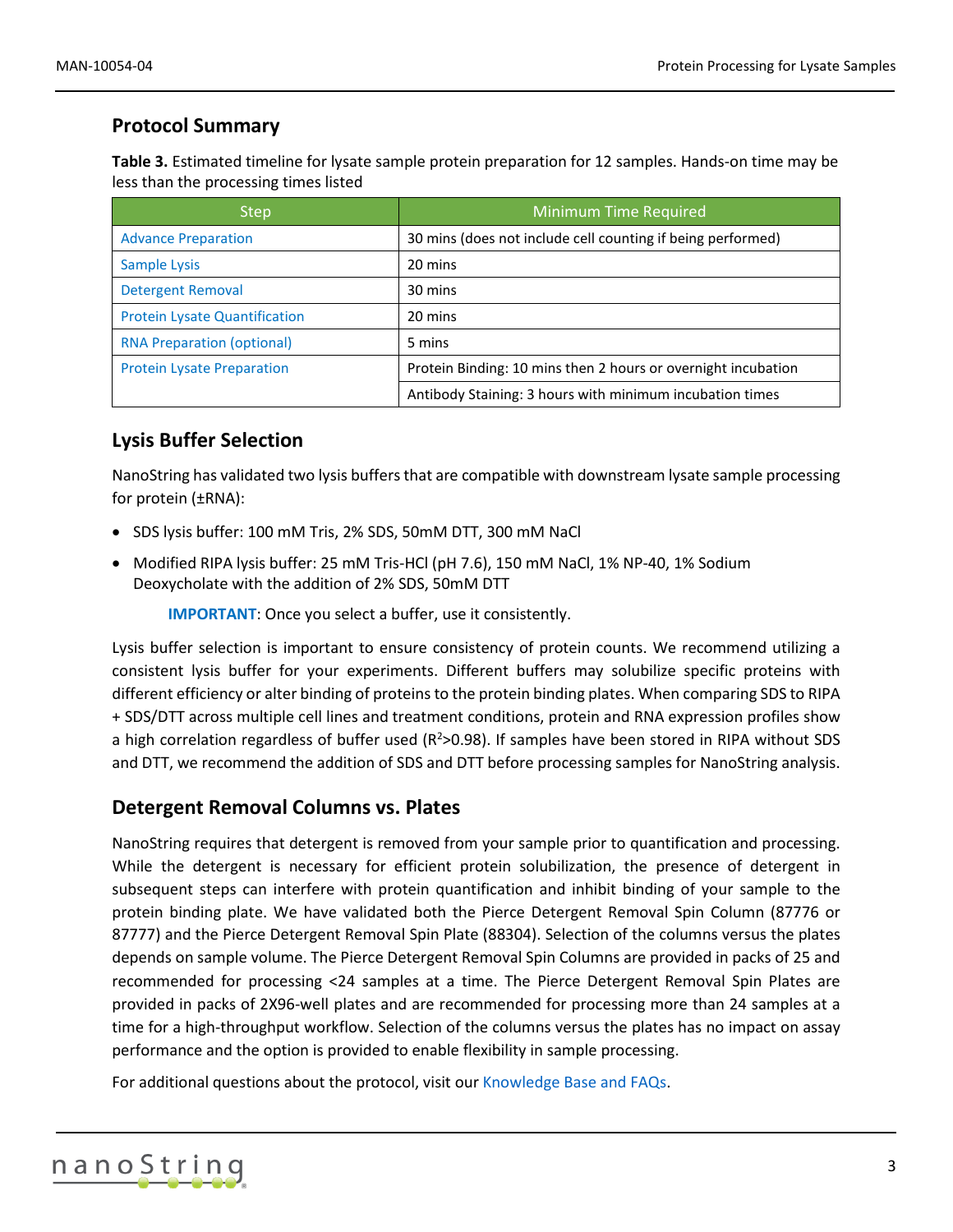# <span id="page-3-0"></span>**Advance Preparation**

#### <span id="page-3-1"></span>**Additional Buffer Preparation**

- 1. Prepare 100 mL of TBST (1X TBS with 0.1% Tween). Add 5 mL of 20X TBS and 0.1 mL of Tween-20 to 94.9 mL of RNase/DNase Free H<sub>2</sub>0. The TBST may be stored at room temperature for up to 1 month. This formulation is in excess of what is required for a 12-reaction assay.
- 2. Prepare 100 mL of 1X PBS pH 7.2 with 2 mM sodium azide (NaN<sub>3</sub>) by adding 0.2 mL of 1M sodium azide to 99.8 mL of 1X PBS. This formulation is in excess of what is required for a 12-reaction assay. This buffer can be stored at room temperature for up to 1 month.

#### <span id="page-3-2"></span>**Option 1: SDS Lysis Buffer Preparation**

- 1. Prepare 10 mL of SDS lysis buffer stock (without DTT): Add 1 mL of 1M Tris (pH 6.8), 2 mL of 10% SDS, and 600 µL of 5M NaCl stock solution to 6.4 mL of RNase -free water (This stock solution can be stored at room temp for 6 months).
- 2. Prepare 1 mL of SDS lysis working buffer (100 mM Tris pH 6.8, 2% SDS, 300 mM NaCl, 50 mM DTT). The volume required will depend on the total number of cells for 10,000 cells per  $\mu$ L and may be more than 1 mL.
	- a. Dissolve one vial of No Weigh DTT in 50  $\mu$ l of lysis buffer stock. (The DTT may take several minutes and some agitation to fully dissolve).
	- b. Add 50  $\mu$  of the dissolved DTT to 950  $\mu$  of the lysis buffer stock. This solution must be used the same day as sample preparation.

#### <span id="page-3-3"></span>**Option 2: Modified RIPA Buffer Preparation**

- 1. Prepare 1 mL of modified RIPA lysis buffer
	- a. Dissolve one vial of No Weigh DTT in 200 μL of 10% SDS stock solution. Add the 200 μL of dissolved DTT SDS stock solution to 800 μL of RIPA. Prepare enough RIPA lysis solution for 200 μL volume per 1 million cells/pellet sample.

**NOTE:** Modified RIPA buffer should be made fresh prior to use.

- b. If samples have previously been lysed in RIPA:
	- i. Dissolve 1 vial of no weight DTT in 200 μL of 10% SDS.
	- ii. Add the SDS/DTT stock solution 1:5 to the thawed aliquot of RIPA lysate for a final concentration of 2% SDS.

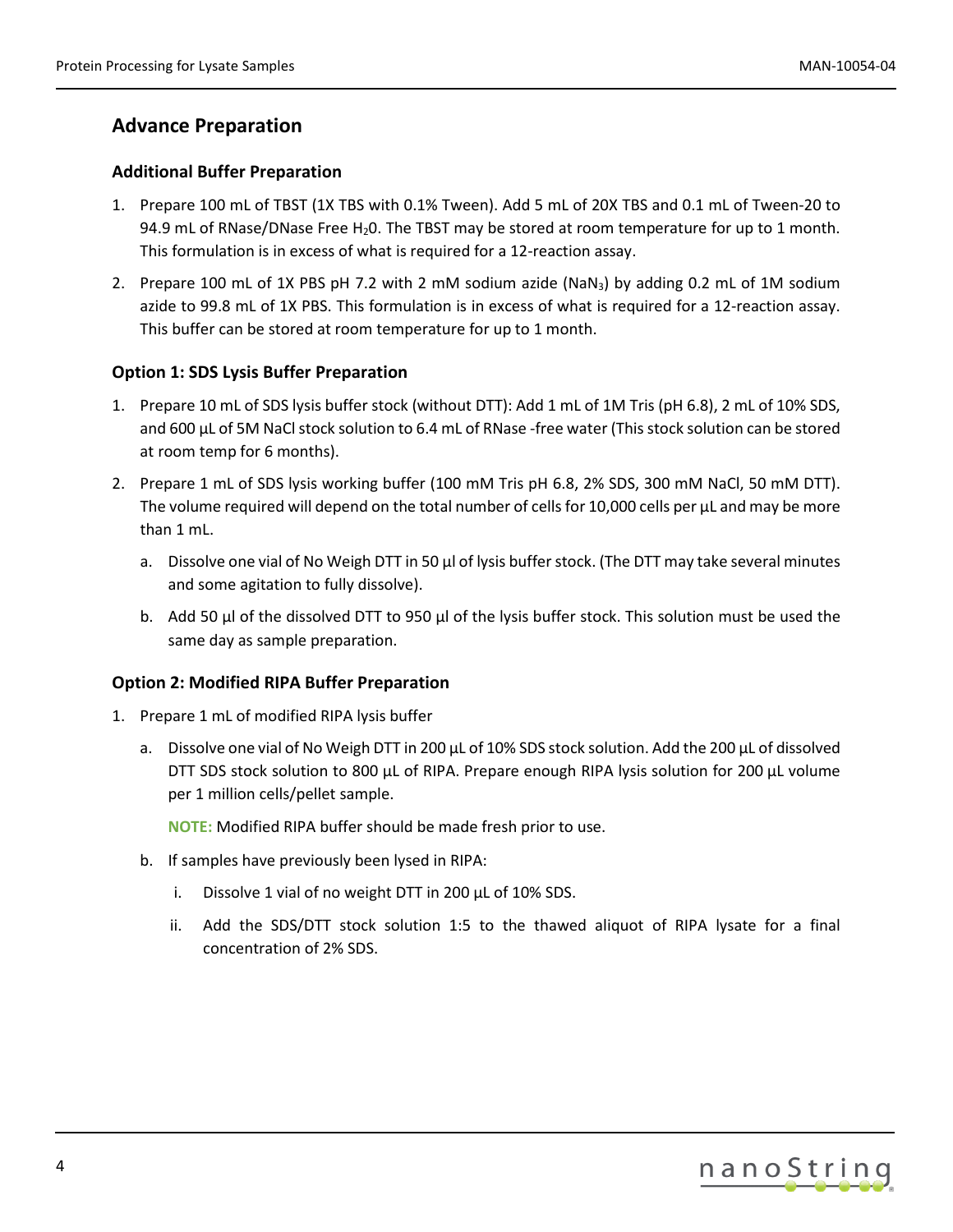## <span id="page-4-0"></span>**Lysate Processing Recommendations**

**IMPORTANT:** The antibody mix provided contains high levels of target oligonucleotide. Follow these precautions; **failure to do so** may result in **high background** and **poor data quality** due to **oligo contamination**.

- Use filter tips to avoid contamination of pipets.
- Do not use the same pipet tip twice after addition of the antibody mix.
- Change gloves often to avoid assay contamination.
- **DO NOT** allow the tissue section to dry out

## <span id="page-4-1"></span>**Sample Lysis**

1. When working with fresh cultured cells, wash cells in PBS to remove any serum from cell culture media prior to lysis. If not proceeding immediately to next step, gradually cool on ice. If lysing in modified RIPA buffer, proceed to [Modified RIPA Sample Lysis.](#page-5-0)

#### <span id="page-4-2"></span>**SDS Sample Lysis**

1. Add 100 µL of SDS lysis working buffer for every 1 million cells. If starting with fewer than 1 million cells, add lysis buffer to achieve 10,000 cells per µL. This is a recommended lysis buffer-to-cell ratio that typically yields protein concentrations of 500–1500 µg/mL.

**NOTE:** We recommend starting the lysis step with 1–2 million cells, depending on the cell size. Smaller cells (e.g., suspension cell lines and primary immune cells) may require higher input. Due to high viscosity, a large-bore pipette tip or transfer pipette may be needed. We recommend a starting protein concentration of ≥500 µg/mL, since sample loss has been observed during detergent removal.

- a. If lysing adherent cells in cell culture plates, make sure that the entire surface is covered and allow 1 minute for lysing. Use a cell scraper to move viscous lysate to one side of the well and then transfer lysate to a tube for boiling.
- b. If lysing cell pellets, flick tube to break pellets if possible, then add lysis buffer. Pipette up and down and/or briefly vortex until cells are fully lysed.
- c. Proceed immediately to the next step.
- 2. Boil at 95°C for 10 min as soon as possible after lysing.

**NOTE:** It is important that the sample reaches 95°C. Do not add water to heat blocks since evaporative cooling may make it difficult for the sample to reach 95°C. Sample will become less viscous when boiled. If the sample is still viscous after 15 minutes, boil an additional 5 minutes.

- a. Cool the SDS lysate to room temperature, spin briefly, vortex, and spin briefly again to ensure a homogenous mixture.
- 3. Proceed to Detergent Removal

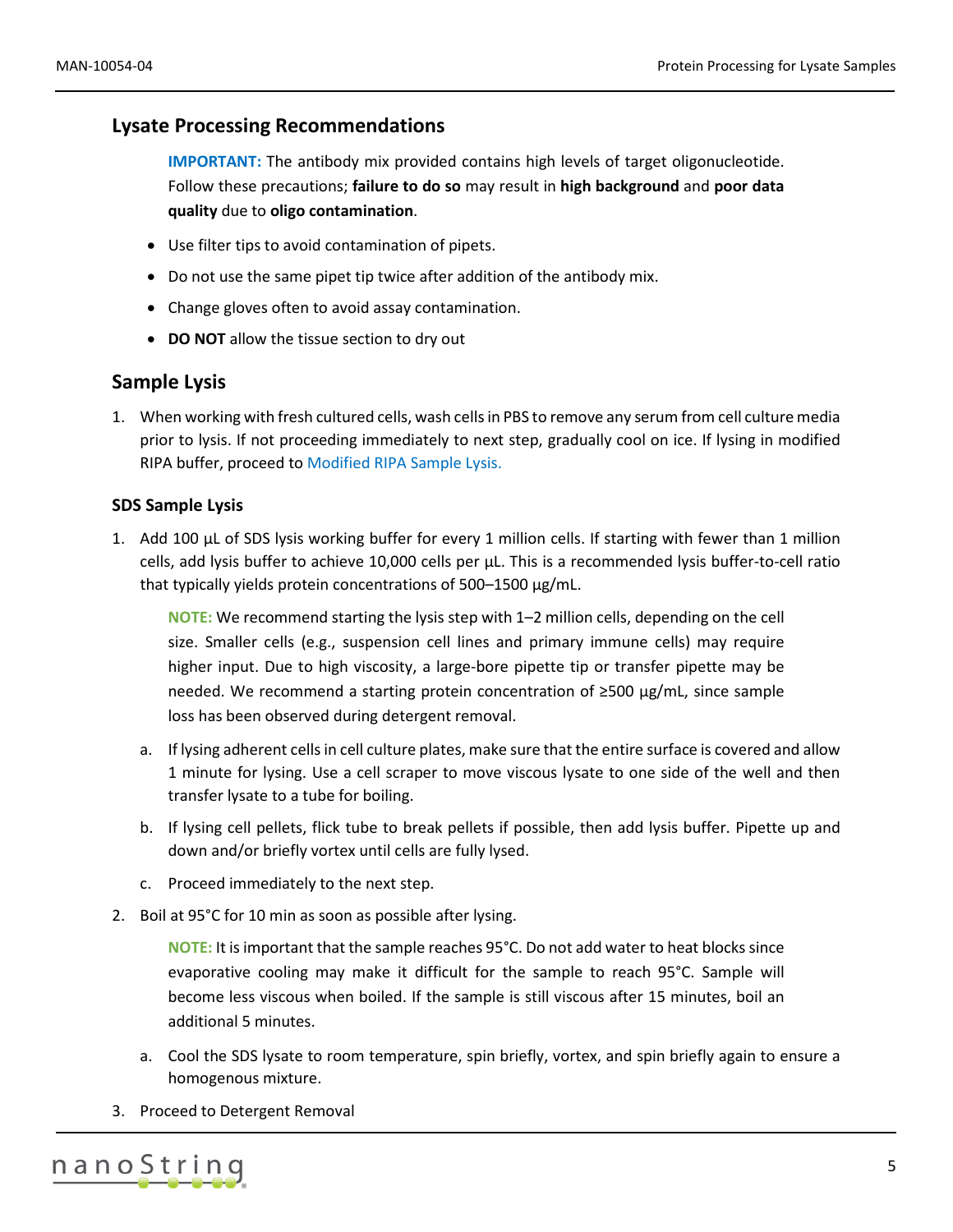*Optional Stopping Point: Lysate is stable at room temperature overnight or indefinitely at -80°C.*

#### <span id="page-5-0"></span>**Modified RIPA Sample Lysis**

- 1. When starting with fresh or frozen cell pellets, use RIPA with 2% SDS, 50 mM DTT (prepared during advance preparation). Add 200 µL of modified RIPA lysis buffer for every 1 million cells.
- 2. Boil at 95°C for 10 minutes as soon as possible after lysing.

**NOTE:** It is important that the sample reaches 95°C. Do not add water to heat blocks since evaporative cooling may make it difficult for the sample to reach 95°C. Sample will become less viscous when boiled. If the sample is still viscous after 15 minutes, boil an additional 5 minutes.

- 3. Cool the modified RIPA lysate to room temperature, spin briefly, vortex, and spin briefly again to ensure a homogenous mixture.
- 4. Proceed to [Detergent Removal](#page-5-2)

*Optional Stopping Point: Lysate is stable at room temperature overnight or indefinitely at -80°C.*

#### <span id="page-5-1"></span>**Sample Previously Lysed in RIPA**

- 1. Dissolve 1 vial of no weight DTT in 200 µl of 10% SDS.
- 2. Thaw an aliquot of RIPA lysate.
- 3. Add the SDS DTT stock solution 1:5 to the thawed aliquot of RIPA lysate so the final [SDS] = 2%.
- 4. Boil the sample 95°C for 15 min, briefly cool to room temperature.
- 5. Proceed to [Detergent Removal.](#page-5-2)

*Optional Stopping Point: Lysate is stable at room temperature overnight or indefinitely at -80°C.*

### <span id="page-5-2"></span>**Detergent Removal**

1. Remove detergent using the Pierce detergent removal kit of your choice.

**NOTE:** For the appropriate size column, refer to [Detergent Removal Columns vs. Plates.](#page-2-2)

**NOTE:** Visually inspect column resin volume for consistency. Columns with low resin volumes should not be used.

#### <span id="page-5-3"></span>**Detergent Removal Protocol Guidance**

1. Place column in a collection tube. Spin at 1500x*g* for 1 minute for 0.5 ml columns or 1000x*g* 1 minute for 0.125 ml columns to remove storage buffer. Place columns in a clean tube and add the sample directly to the resin. Wait 2 minutes and then spin for 2 minutes at either 1500x*g* or 1000x*g*, depending on the column. Proceed to Protein Lysate [Quantification.](#page-6-0)

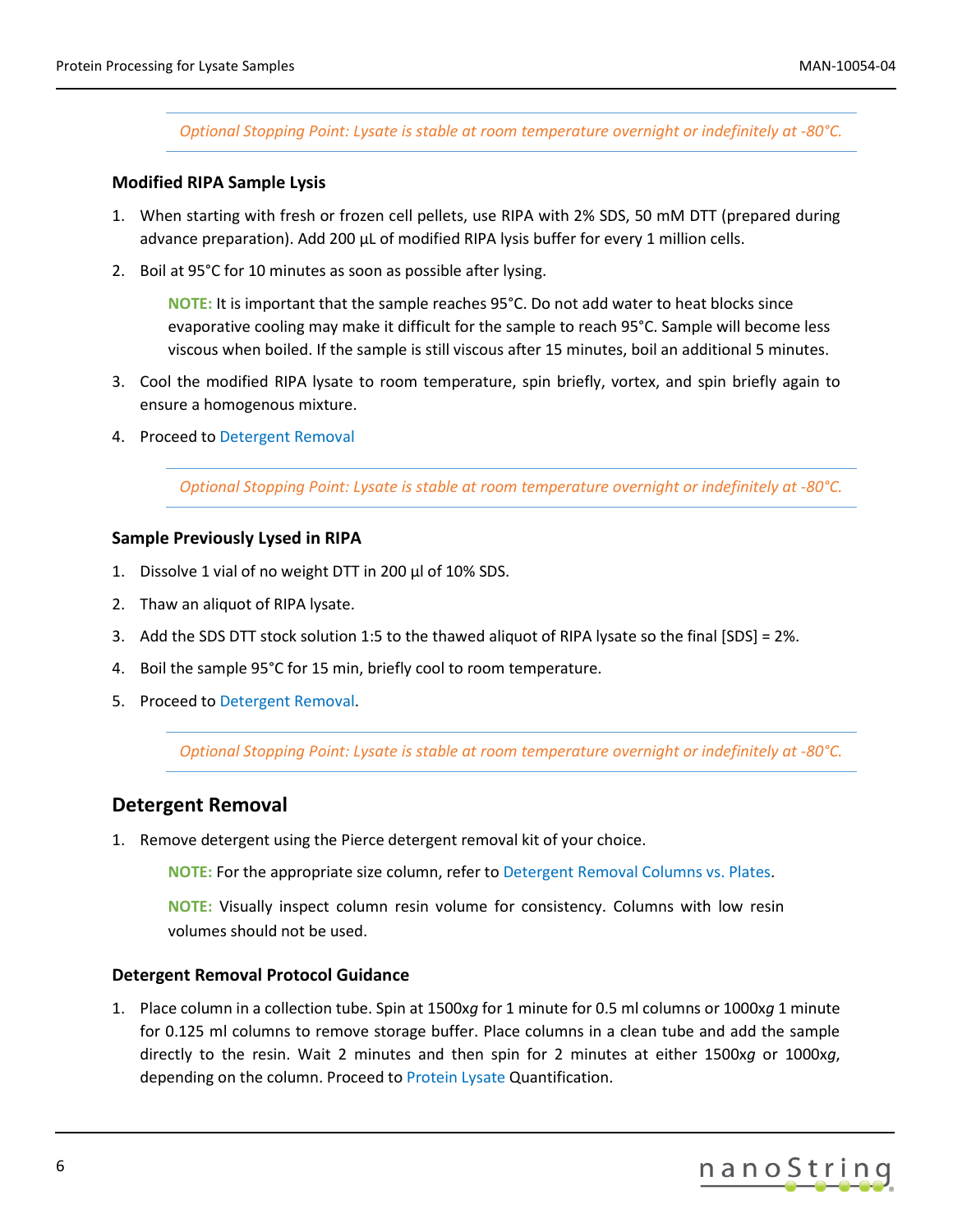*Optional Stopping Point: Room Temperature or -80°C only. Do not store at 4°C, -20°C, or on ice. Without detergent, hydrophobic proteins will aggregate at low temps.*

### <span id="page-6-0"></span>**Protein Lysate Quantification**

1. Check the protein concentration of the detergent-free lysate using a Pierce 660 nm protein determination kit with a BSA curve per the manufacturer's instructions(plate-based option available). Scale the ratios (15:1) for the small volumes used in this assay; 60  $\mu$ L of 660 nm reagent with 4  $\mu$ L of protein sample.

**NOTE:** Protein concentrations can also be quantified from the detergent-free lysate using a traditional Bradford assay or Qubit Protein Assay.

<span id="page-6-1"></span>2. Proceed to dilution for RNA and Protein preparation.

### **RNA Preparation (optional)**

RNA can be measured directly from the concentrated detergent-free protein lysates.

- 1. Using the concentration determined with the Pierce 660nm kit*,* dilute a small aliquot to 250 µg/mL using nuclease-free water.
	- If using nCounter MAX™ or nCounter FLEX™ system, 4 μl of the diluted detergent-free cell lysate is required for Hybridization.
	- If using nCounter SPRINT™ system, further dilute the lysate with an equal amount of nucleasefree water. A 4 μl aliquot of this diluted cell lysate in required for Hybridization. This will contain approximately 50 ng of RNA.
- <span id="page-6-2"></span>2. Store at -80°C until ready to proceed with Hybridization.

#### **Protein Lysate Preparation**

- 1. Dilute the detergent-free lysate to 2.5 µg/mL protein concentration using PBS pH 7.2 with 2 mM sodium azide.
- 2. Pipet 50 µl of the diluted detergent-free lysate into a well of a protein binding plate (MAXISORP plate) and seal with parafilm or a similar material.
- 3. Incubate at least 2 hours at room temperature or overnight at room temperature.

*Optional Overnight Stopping Point*

- 4. Warm Buffer WS to room temperature. Thaw the antibody mix on ice.
- 5. Add 200 µl of blocking buffer directly to the wells containing the lysate.

**NOTE:** DO NOT remove the lysate prior to adding the blocking buffer and DO NOT pipette up and down.

6. Incubate for a minimum of 5 min or up to 1 hour at room temperature.

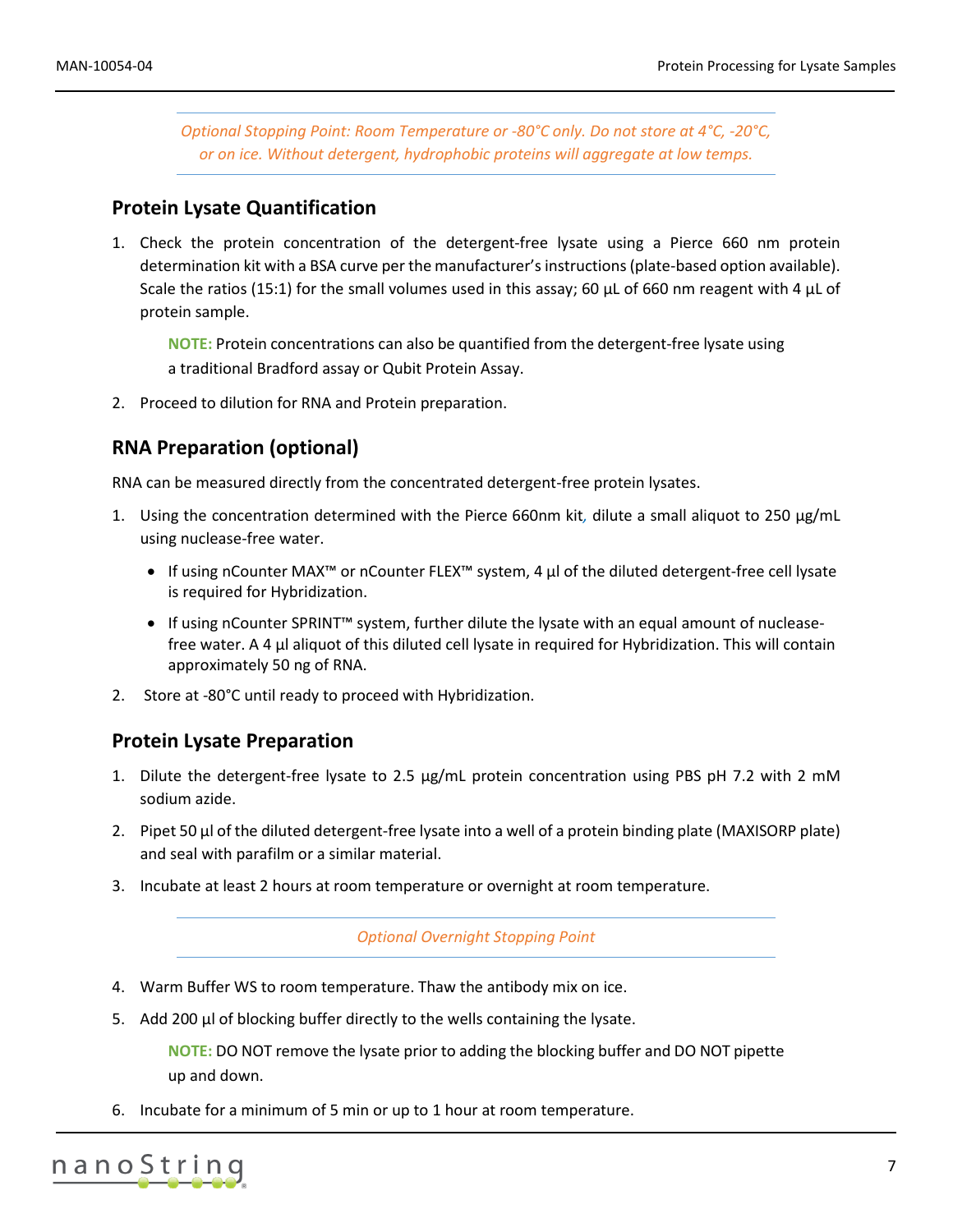- 7. Remove and discard the supernatant by flicking the plate into a sink or basin and then forcefully strike the plate on a fresh paper towel hard enough to remove all the residual liquid.
- <span id="page-7-0"></span>8. Perform a total of 3 washes as follows:

**IMPORTANT:** DO NOT allow the plate to dry completely at any time.

**IMPORTANT:** Due to potential for antibody tag contamination:

- Change pipette filter tips for every step
- DO NOT pipette up and down
- Change gloves frequently
- Use fresh paper towels for blotting the plate after liquid removal
- a. Add 250 µl of room temperature TBST.
- b. Incubate for 1 minute.
- c. Remove and discard the supernatant by flicking the plate into a sink or basin and then forcefully strike the plate on a fresh paper towel hard enough to remove the residual liquid.
- d. Repeat steps a–c 2 more times for a total of 3 washes.
- 9. Make a working antibody solution by adding 16 µl of the antibody mix to 625 µl of Buffer WS. Mix by inverting and briefly spin down. Do not vortex.
- 10. Add 50 µ of the working antibody solution to each well.
- 11. Seal the plate with parafilm or a similar material and incubate at room temperature for 2–3 hours on an orbital shaker at 350 rpm. While shaking is preferable, if a plate shaker is not available, let sit on the benchtop.
- 12. Carefully use a pipette to remove all the antibody solution. Discard the supernatant.

**[IMPORTANT](#page-7-0):** See Step 8 IMPORTANT note to avoid antibody tag contamination.

**NOTE:** Remove all the solution by gently touching the pipette tips to the bottom of the well and without scraping the well surface.

- 13. Perform a total of 6 washes as follows:
	- a. Add 250 µl of room temperature TBST. DO NOT pipette up and down.
	- b. Incubate for 5 minutes.
	- c. Remove and discard the supernatant by flicking the plate into a sink or basin and then forcefully strike the plate on a fresh paper towel hard enough to remove the residual liquid.
	- d. Repeat steps a–c 5 more times for a total of 6 washes.
- 14. Add 50 µl of RLT per well and seal the plate with parafilm or a similar material.
- 15. Put the plate on an orbiter shaker for 5 min at 350 rpm.
- 16. Transfer the RLT lysate to a 12-well PCR strip tube.